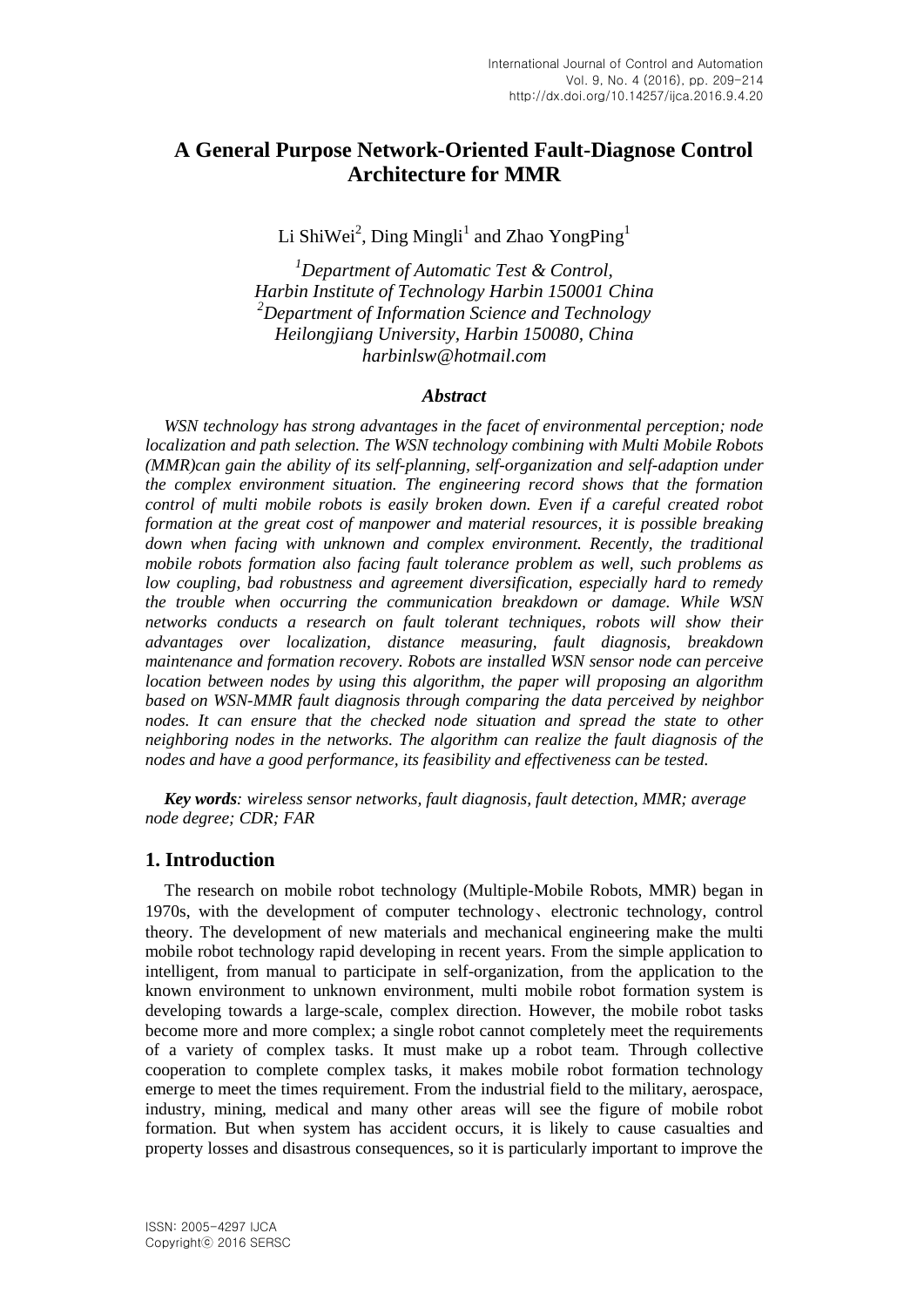reliability and safety of the formation system of mobile robot. The study on mobile robot formation is improving mobile robot's intelligence. The research based on the wireless sensor network can helps to improve the autonomy and flexibility of the robots.

Because the WSN technology node location has strong advantages over the environment perception, path selection and node localization, WSN technology will be combined with the mobile robot formation to gain ability of self-planning, self-organization and self-adaptation in the complex environment. Therefore, the research of fault diagnosis method based on MMR wireless sensor network is very necessary.in literature [1, 2], [3-6] studied the method of node fault diagnosis in wireless sensor networks. Lynne E. at [3] proposed a control method by wireless sensor network. M.Ding *et al.,* [4] proposed fault identification algorithm, comparing the value with the neighboring nodes, to determine the fault node state. X. Luo *et al.,* [5] proposed a fault-tolerant technology for fault detection in wireless sensor networks. Jinran Chen *et al.,* [6] proposed DFD algorithm method in the diagnosis of node status with the adjacent nodes of each test. In this paper, based on a summary of the existing fault detection method, proposed the use of node data spatial similarity to achieve the node failure detection algorithm and analyzed the fault model, a comparison is made between the nodes in the network density and node failure rate, and verify the validity of the algorithm through experiments.

# **2. The Fault Model of Nodes**

#### **2.1. Network Model**

In MMR the state of the robot can be divided into two kinds: normal or fault. The fault is a "permanent" and "static", the so-called "permanent" refers to the fault will continue until the robot fault is repaired or replaced; the so-called "static" refers to no new [7-8] fault in the robot in the process of fault diagnosis appears. Robot fault [7] MMR is divided into two categories: hard and soft fault. The so-called hard fault, a fault module leads to the robot unable to communicate with others (such as robot communication module fault, energy depletion, mobile robot, and out of the network communication range caused by other reasons not communication); the so-called soft fault, referring to a robot although failure, but still can continue to work with other robot communication (hardware and software of communication module are normal and have routing information), but the perception of the robots or transmission of data is not correct, or robot is instantaneously non-communicated.

In the fault diagnosis of MMR in wireless sensor networks, it is mainly aimed at the soft fault detection. Suppose m robots are randomly deployed in the preset area, and has the same transmission distance. P was defined as the probability of failure of all robots in the formation (including software and hardware failure), the number of MMR fault robot is*mp*; defined soft fault occurred in all probability fault in robot is *q*, the number is *mpq*, so the total number of valid robot fault diagnosis in the network is  $m(1 - p) + mpq$ . The new probability  $p = \frac{mpq}{\ln(4-p)}$  $\frac{mpq}{m(1-p)+mpq} = \frac{pq}{1-p+q}$  $\frac{pq}{1-p+pq}$  is defined as an important parameter of the fault diagnosis algorithm of robot.

For a MMR formation given communication distance, another important parameter of average node degree of the d robot is studied in this paper and the diagnosis process. The average node degree of the network is the average number of neighboring nodes have, whose number depends on the effective formation of the *n* robot. When the network appears a failure robot, the average node degree is required to recalculate.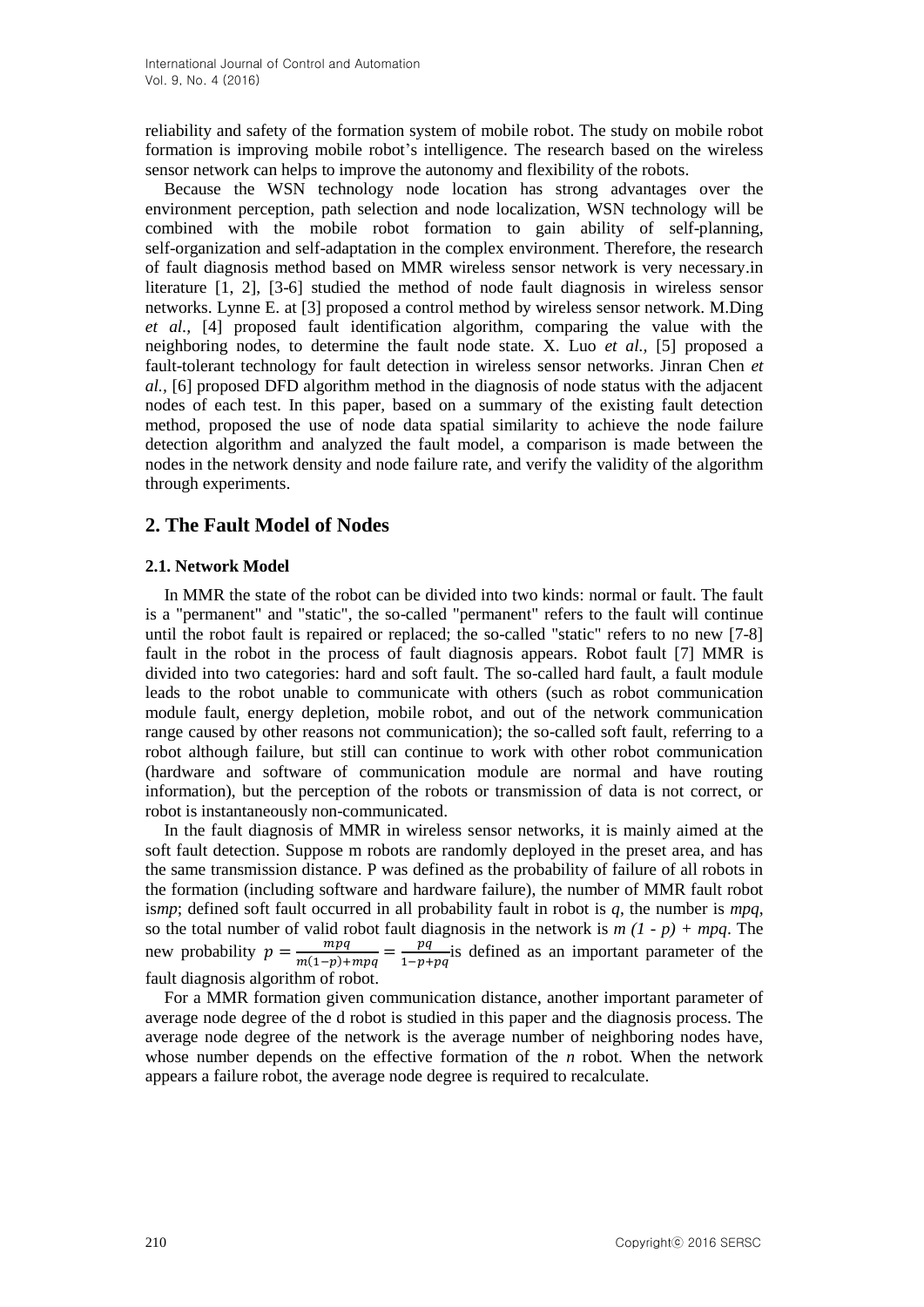#### **2.2. Data Model**

In the MMR formation, with the similarity distance between robots, namely the normal adjacent robots have the same or similar value measurement. So it can pass through the adjacent robot perception data to diagnose the current state of the robot. Robots *Vi* and *Vj* mutually adjacent robot and fault free, *Xj* and *Xi* were measured values of the two robots, the robot should meet *|xi -xj*  $| \leq \xi$ , and $0 \leq \xi \leq I$ , the threshold  $\xi$  depends on the different application fields of MMR.

### **3. Fault Diagnoses Method**

#### **3.1. The Network Communication Diagram and Node State Definition**

This paper introduces a general framework of fault detection and control method based on WSN network (General Purpose Network-Oriented Fault-Diagnose Control Architecture) is applied to the MMR fault detection method in robot. The definition of *G (V, E)* for wireless sensor networks deployed in the communication graph in MMR, where V is the collection of all sensor nodes, E is the collection of all adjacent nodes edges. In sensor networks, when the distance between adjacent nodes *Vi* and *Vj.* Define distance *D (Xi, Xj)*is smaller than the radius of communication network, two adjacent nodes in the communication graph *G (V, E)* is connected to the side. In wireless sensor network *G (V, E), vi*  $\in$  *V* and *1≤i≤n*, a collection of adjacent *Vi* node can be expressed as: *N* (*Vi*) = {*vi*  $\in$  $(VI, Vi) \in E$ ).

In the process of fault diagnosis for node Vi, Fi indicates the state of the node, and *Fi =* 0 means *Vi* nodes without fault, while *Fi = 1*that means node *Vi*is fault. According to the adjacent node measurements of spatial similarity principle, the measurement of Vi values are compared to the results of the comparison, given the two adjacent nodes *(Vi, Vj)*  $\in E$ , *Vj∈N (Vi), C (Vi, Vi).in order to compare the function of <i>Vi* and its neighboring nodes, denoted by *Cij, is:*

$$
Cij = C(v i, vj) = \begin{cases} 0 & if |xi - xj| \le \xi \\ 1 & otherwise \end{cases}
$$
 (1)

When the *Vi* and its adjacent node is similar to the result, the result is returned as 0, otherwise it returns 1. *Ci* is the number of all adjacent nodes in the  $Cij = 0$ ,  $i/0 \leq |Ci| \leq 1$  $N(vi)/0 \leq |C_i| \leq |N(vi)|$  *Ci* reflects the node Vi and the degree of similarity between neighboring nodes; if  $|C_i| \geq \theta$  ( $\theta$  is a preset threshold), *Vi* can be diagnosed of fault free nodes, and the  $Fi = 0$ .

#### **3.2. Node Fault Diagnosis Algorithm**

The process of fault diagnosis is proposed, is divided into two stages. The first stage is the threshold test stage, for the given threshold. The threshold test, for each sensor node *Vi*; when  $|Ci| \geq \theta$ , let  $Fi = 0$ ; if  $|Ci| \leq \theta$ ,  $|Ci| \leq \theta$ . that means node failed to pass the threshold test, do nothing, and then exit threshold test. The second stage is the stage of fault free node state diffusion, for fault free node *Vi* passing through threshold test

 $(Fi = 0)$ , if the neighbor node *VJ Cji* = *Cij* = 0,  $Fj = 0$  is made, until the node state spread to all of the neighboring nodes. Node failure detection algorithm steps are as follows:

Step1 TO each VI sensor nodes was detected in step 1, generate the neighbor nodes of the collection  $N(V_i)$ , and initialize  $Fi=0$ , initialize the threshold;

Step 2 While  $j=1$  to  $/N$  (Vi) {Calculate thereturn value of  $Cij=C/(Vi, Vi)$ ;} The statistical values of *Ci*; When  $\left|\left|C_i\right|\geq\theta\right|$  { Fi=0 ;

While  $j=1$  to  $|N(Vi)|$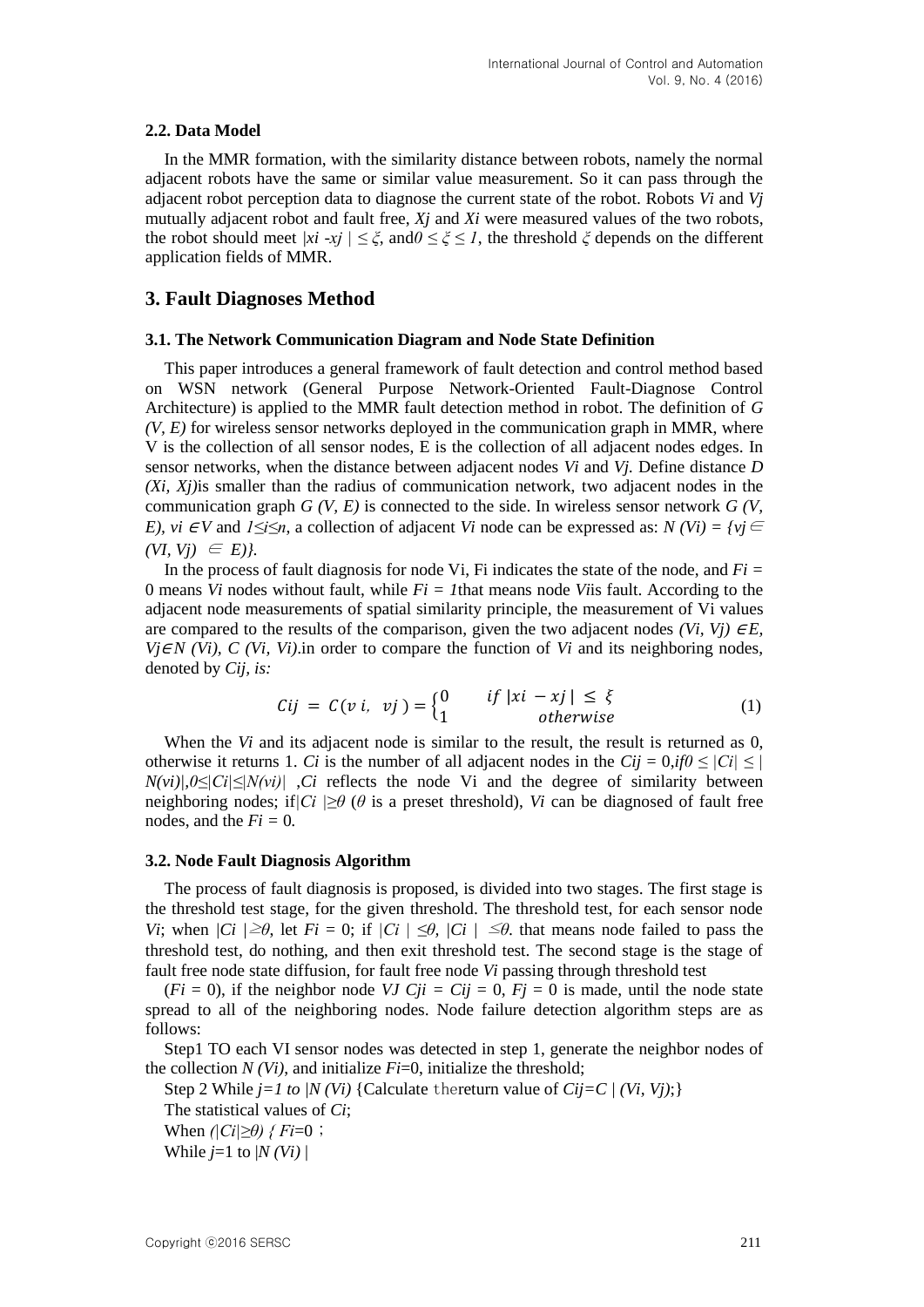{When  $(Cji=Cij=0)$  Fi=0; }} Step 3 for the rest of the untreated node  $VI = V - \{v_i/v_i\}$   $Fi = 0$  *V* While every *Vk*belong *V1* If (*Cki*=*Cik*=0 and *Fi*=0 and *Fk*=1) {*Fk*=0; let *Fk*=0 spread to the adjacent node;} Step 4 mark all *Fk*=1 nodes for the fault node

# **4. Simulation Results and Analysis**

By using MATLAB software, node fault detection algorithm for wireless sensor network is simulated. We operate an analysis on its performance. In the analysis, the accuracy under different average node degree in network, the Correct Detection Rate (Correct Detection Rate, CDR) and false alarm rate (False Alarm Rate, FAR) changes, and then we can determine the average node degree and the threshold of CDR and FAR. When the probability of fault occurrence of nodes in wireless sensor networks is p, the precision of fault diagnosis can be used to represent*α/np*, where *np* is the number of nodes in the network for all faults, a number of nodes are the correct diagnosis of faulty nodes in all represented by  $\alpha$ ; similarly, the false alarm rate can be used for fault diagnosis of  $\beta$  (1 - $\sqrt{(n P)}$  to represent, in which *n*  $(1-p)$  is the number of fault free nodes in the network, the *β* for fault free nodes are falsely detected as fault nodes. Obviously, in order to improve the performance of node failure detection algorithm, we must improve the rate of fault diagnosis, at the same time we should put the false alarm rate under control in the lower range.

In the simulation experiment, the 20 sensor nodes are randomly deployed in the 256\*256regions; all sensor nodes have the same transmission distance. To simulate network node failure rate of *p* was 0.1, 0.2, 0.3, 0.4, and 0.5, in season point's detection. Figure 1 and Figure 2 reflects the average degree of nodes in wireless sensor networks *d* approached to0.16, as the rate of *p* and threshold theta changes, we got the sensor fault diagnosis accuracy and the false alarm rate.

From Figure 1 and Figure 2 we can see that fault detection, correct detection rate (CDR) and false alarm rate (FAR) increased with the increase of threshold, setting reasonable threshold can make the detection accuracy and false alarm rate to achieve a better balance. The average node degree is given  $d \times 0.16$ , with the increase of node failure rate of *p*, in order to make the fault detection to achieve a better performance, the threshold Rate should be increased.



**Figure 1. Fault Detection and False Alarm**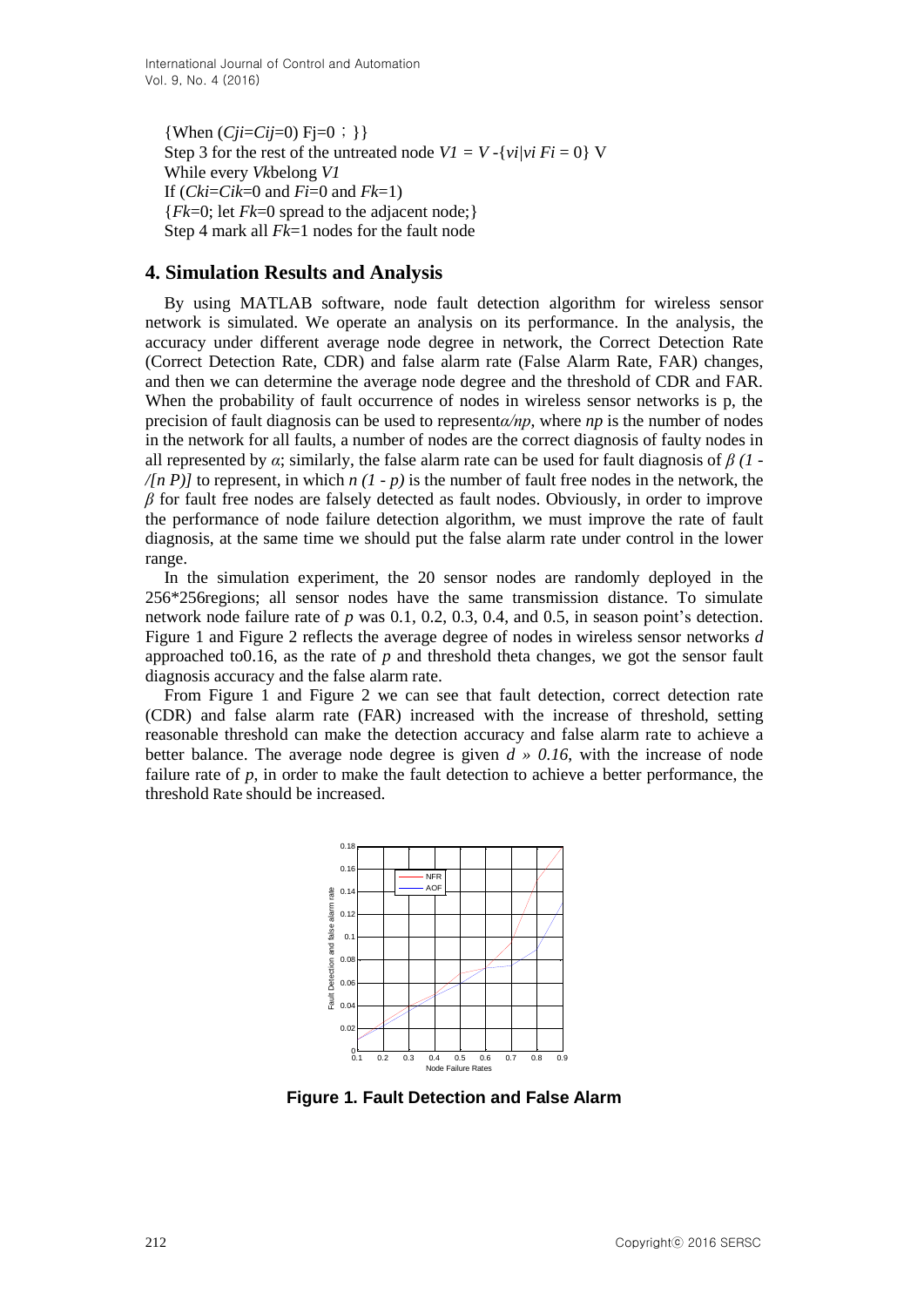

**Figure 2 Accuracy of Node Failure**

So in the process of the fault diagnosis, when the high failure rate is high, *d* should be set high, and detection performance can be satisfactory; similarly, low failure rate corresponds to low threshold. In the experimental process, it can also be found that when the average node degree is relatively low, with the increase of node failure rate, no matter how to regulate threshold, the effect is in a sharp decline. This is because the average node degree of *d* decreased, resulting in sensor networks is not easy to generate the graph nodes, nodes in the diffusion function detection algorithm are hard to realize. So when *p* is high and *d* is low, we can increase the number of nodes in a sensor network and improve the communication distance of nodes, thus improving the average node degree *d*.

In order to analyze the network average node degree of *d* how affects threshold and detection performance, we change the average node degree in the experiment, and analyze the condition *d* » 0.3 and *d* » 0.8 corresponding to the detection accuracy and false alarm rate. From them we can find, when the average node degree of *d* is relatively high, the node fault detection network has a very high CDR and low FAR. At the same time, with the increase of the average node degree, the scope of threshold selection is also increased. For example, the average node degree of *d* » 0.8, Therefore in the fault diagnosis of the node, when the average node degree is high, the node failure rate has a little effect on CDR and FAR, the value is always in the range of very low FAR; and for CDR, we can through the control of threshold to reach the optimal value, the experimental results show that when  $\theta \gg d$ , the result is the most satisfying.

### **5. Conclusion**

This paper introduces a method of fault diagnosis of the MMR in a wireless sensor network According to the similarity principle, each mobile robot as a node in the network can through the comparison of the sensor data of adjacent node perception, so as to determine the robot state, and the test state process spreads to other neighbor nodes in the network. This paper analyzes the average node degree and relation between node failure rate and threshold. The experimental results show that the algorithm is simple, with good performance in the process of fault diagnosis. This algorithm can improve the accuracy of fault diagnosis and control false alarm rate at.